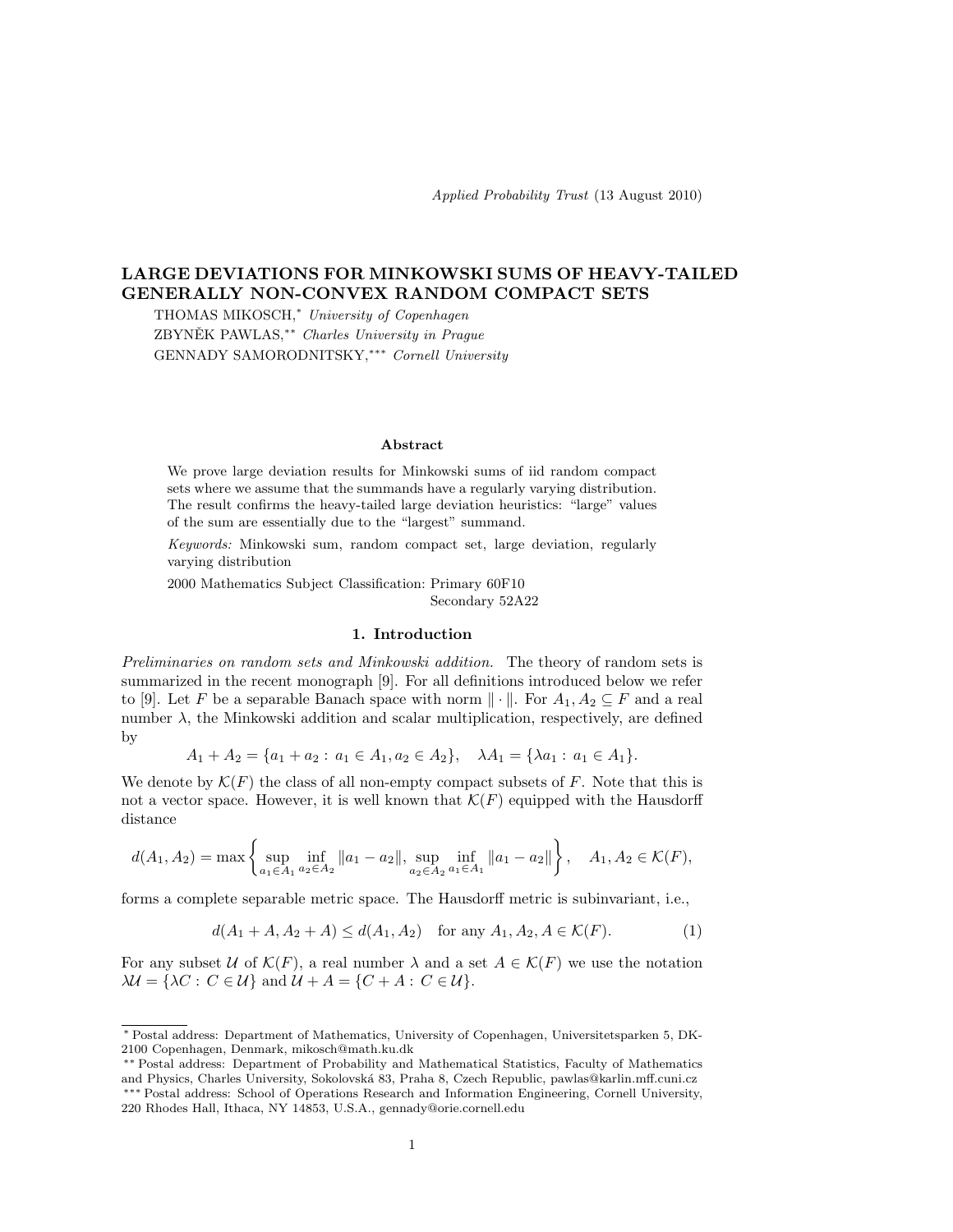A random compact set  $X$  in  $F$  is a Borel measurable function from an abstract probability space  $(\Omega, \mathcal{F}, P)$  into  $\mathcal{K}(F)$ . Since addition and scalar multiplication are defined for random compact sets it is natural to study the strong law of large numbers, the central limit theorem, large deviations, etc., for sequences of such random sets; see Chapter 3 in  $[9]$  for an overview of results obtained until 2005. A general Cramértype large deviation result for Minkowski sums of iid random compact sets was proved in [2]. Cramér-type large deviations require exponential moments of the summands; see Chapter 8 in Valentin V. Petrov's classical monograph [13] for the case of sums of independent real-valued variables and [3] in the case of more general random structures. If such moments do not exist, then we are dealing with heavy-tailed random elements. Large deviations results for sums of heavy-tailed random elements significantly differ from Cramér-type results. In this case it is typical that only the largest summand determines the large deviation behavior; see the classical results by A. Nagaev [10, 11] for sums of iid random variables; cf.  $[12, 6]$ . It is the aim of this paper to prove large deviation results for sums of heavy-tailed random compact sets. In what follows, we make this notion precise by introducing regularly varying random sets.

Regularly varying random sets. A special element of  $\mathcal{K}(F)$  is  $A_0 = \{0\}$ . In what follows, we say that  $U \subseteq \mathcal{K}(F)$  is bounded away from  $A_0$  if  $A_0 \notin \text{cl}\,\mathcal{U}$ , where  $\text{cl}\,\mathcal{U}$  stands for the closure of U. We consider the subspace  $\mathcal{K}_0(F) = \mathcal{K}(F) \setminus \{A_0\}$ , which is a separable metric space in the relative topology. For any Borel set  $\mathcal{U} \subseteq \mathcal{K}_0(F)$  and  $\varepsilon > 0$ , we write

$$
\mathcal{U}^{\varepsilon} = \{ A \in \mathcal{K}_0(F) : d(A, C) \le \varepsilon \text{ for some } C \in \mathcal{U} \}.
$$

Furthermore, we define the norm  $||A|| = d(A, A_0) = \sup{||a|| : a \in A}$  for  $A \in \mathcal{K}(F)$ , and denote  $\mathcal{B}_r = \{A \in \mathcal{K}(F) : ||A|| \leq r\}$ . Let  $M_0(\mathcal{K}_0(F))$  be the collection of Borel measures on  $\mathcal{K}_0(F)$  whose restriction to  $\mathcal{K}(F) \setminus \mathcal{B}_r$  is finite for each  $r > 0$ . Let  $\mathcal{C}_0$ denote the class of real-valued, bounded and continuous functions f on  $\mathcal{K}_0(F)$  such that for each f there exists  $r > 0$  and f vanishes on  $\mathcal{B}_r$ . The convergence  $\mu_n \longrightarrow_{n \to \infty} \mu$ in  $M_0(\mathcal{K}_0(F))$  is defined to mean the convergence  $\int f d\mu_n \longrightarrow_{\infty} \int f d\mu$  for all  $f \in \mathcal{C}_0$ . By the portmanteau theorem ([5], Theorem 2.4),  $\mu_n \longrightarrow_{n \to \infty} \mu$  in  $M_0(\mathcal{K}_0(F))$  if and only if  $\mu_n(\mathcal{U}) \longrightarrow \mu(\mathcal{U})$  for all Borel sets  $\mathcal{U} \subseteq \mathcal{K}(F)$  which are bounded away from  $A_0$  and satisfy  $\mu(\partial \mathcal{U}) = 0$ , where  $\partial \mathcal{U}$  is the boundary of  $\mathcal{U}$ .

Following [5], for the general case of random elements with values in a separable metric space, we say that a random compact set  $X$  is *regularly varying* if there exist a non-null measure  $\mu \in M_0(\mathcal{K}_0(F))$  and a sequence  $\{a_n\}_{n\geq 1}$  of positive numbers such that

$$
n\mathcal{P}(X \in a_n \cdot) \underset{n \to \infty}{\longrightarrow} \mu(\cdot) \quad \text{in} \quad M_0(\mathcal{K}_0(F)). \tag{2}
$$

The tail measure  $\mu$  necessarily has the property  $\mu(\lambda \mathcal{U}) = \lambda^{-\alpha} \mu(\mathcal{U})$  for some  $\alpha > 0$  and all Borel sets U in  $\mathcal{K}_0(F)$  and all  $\lambda > 0$ . We then also refer to *regular variation of* X with index  $\alpha$ . From the definition of regular variation of X we get ([5], Theorem 3.1)

$$
[P(X \in t(\mathcal{K}(F) \setminus \mathcal{B}_1))]^{-1} P(X \in t \cdot) \to c\mu(\cdot) \quad \text{in } M_0(\mathcal{K}_0(F)) \text{ as } t \to \infty,
$$
 (3)

for some  $c > 0$ . The sequence  $\{a_n\}_{n>1}$  will always be chosen such that  $nP(X \in$  $a_n(\mathcal{K}(F) \setminus \mathcal{B}_1)) \longrightarrow_{n \to \infty} 1$ . With this choice of  $\{a_n\}_{n \geq 1}$ , it follows that  $c = 1$  in (3).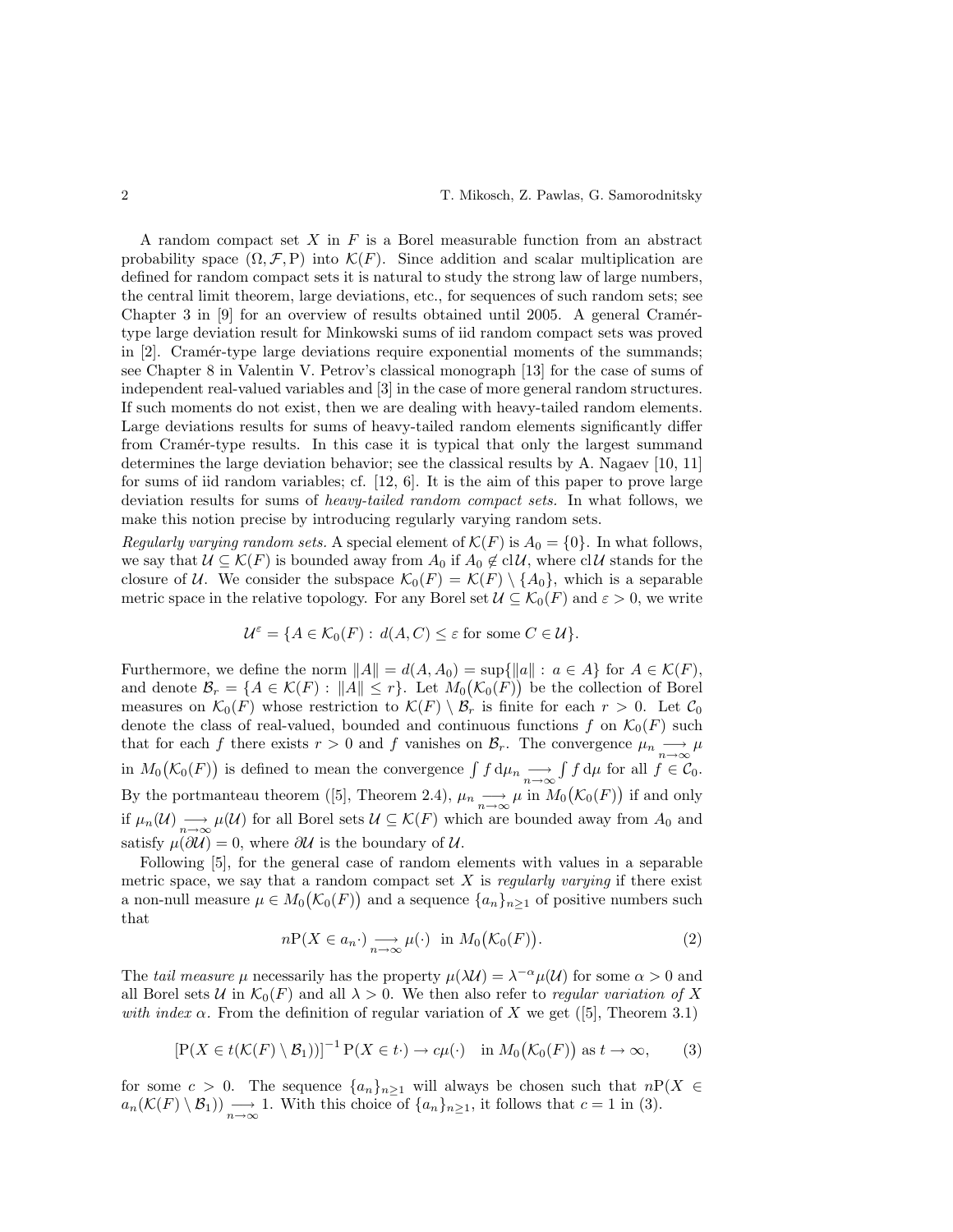An important closed subset of  $\mathcal{K}(F)$  is the family of non-empty *compact convex* subsets of F, denoted by  $\cot K(F)$ . Denote the topological dual of F by  $F^*$  and the unit ball of  $F^*$  by  $B^*$ , it is endowed with the weak-\* topology  $w^*$ . The support function  $h_A$ of a compact convex  $A \in \text{co }\mathcal{K}(F)$  is defined by (see [9])

$$
h_A(u) = \sup\{u(x) : x \in A\}, \quad u \in B^*.
$$

Since A is compact,  $h_A(u) < \infty$  for all  $u \in B^*$ . The support function  $h_A$  is sublinear, i.e., it is subadditive  $(h_A(u + v) \leq h_A(u) + h_A(v)$  for all  $u, v \in B^*$  with  $u + v \in B^*$ ) and positively homogeneous  $(h_A(cu) = ch_A(u)$  for all  $c > 0$ ,  $u \in B^*$  with  $cu \in B^*$ ). Let  $\mathcal{C}(B^*, w^*)$  be the set of continuous functions from  $B^*$  (endowed with the weak-\* topology) to R and consider the uniform norm  $||f||_{\infty} = \sup_{u \in B^*} |f(u)|, f \in C(B^*, w^*)$ . The map  $h: \text{co }\mathcal{K}(F) \to \mathcal{C}(B^*, w^*)$  has the following properties

$$
h_{A_1+A_2} = h_{A_1} + h_{A_2}, \quad h_{\lambda A_1} = \lambda h_{A_1}, \quad A_1, A_2 \in \text{co }\mathcal{K}(F), \quad \lambda \ge 0,
$$

which make it possible to convert the Minkowski sums and scalar multiplication, respectively, of convex sets into the arithmetic sums and scalar multiplication of the corresponding support functions. Furthermore,

$$
d(A_1, A_2) = ||h_{A_1} - h_{A_2}||_{\infty}.
$$

Hence, the support function provides an isometric embedding of co  $\mathcal{K}(F)$  into  $\mathcal{C}(B^*, w^*)$ with the uniform norm. If  $\mathcal{G} = h(\text{co }\mathcal{K}(F))$ , then  $\mathcal{G}$  is a closed convex cone in  $\mathcal{C}(B^*, w^*)$ , and h is an isometry between  $\operatorname{co} \mathcal{K}(F)$  and  $\mathcal{G}$ .

A random compact convex set  $X$  is a Borel measurable function from a probability space  $(\Omega, \mathcal{F}, P)$  into co  $\mathcal{K}(F)$ , which we endow with the relative topology inherited from  $\mathcal{K}(F)$ . The support function of a random compact convex set is, clearly, a  $\mathcal{C}(B^*, w^*)$ valued random variable taking values in G.

The definition of a regularly varying random compact convex set parallels that of a regularly varying random compact set above, and we are using the same notation: a random compact convex set  $X$  is *regularly varying* if there exist a non-zero measure  $\mu \in M_0(\text{co }\mathcal{K}_0(F))$  and a sequence  $\{a_n\}_{n\geq 1}$  of positive numbers such that

$$
n\mathcal{P}(X \in a_n \cdot) \xrightarrow[n \to \infty]{} \mu(\cdot) \quad \text{in} \ M_0(\text{co}\,\mathcal{K}_0(F)).
$$
 (4)

Once again, the tail measure  $\mu$  necessarily scales, leading to the notion of the index of regular variation.

The following lemma is elementary.

**Lemma 1.** (i) A random compact convex set X is regularly varying in  $\text{co } K(F)$  if and only if its support function  $h_X$  is regularly varying in  $\mathcal{C}(B^*,w^*)$ . Specifically, if (4) holds for some sequence  $\{a_n\}$ , then for the same sequence we have

$$
nP(h_X \in a_n \cdot) \longrightarrow_{n \to \infty} \nu(\cdot) \quad \text{in } M_0(\mathcal{C}(B^*, w^*)), \tag{5}
$$

where  $\nu = \mu \circ h_X^{-1}$  (the "special element" of  $C(B^*, w^*)$  is, of course, the zero function). Conversely, if (5) holds, then (4) holds as well with  $\mu = \nu \circ h_X$ . In particular, the exponents of regular variation of  $X$  and  $h_X$  are the same.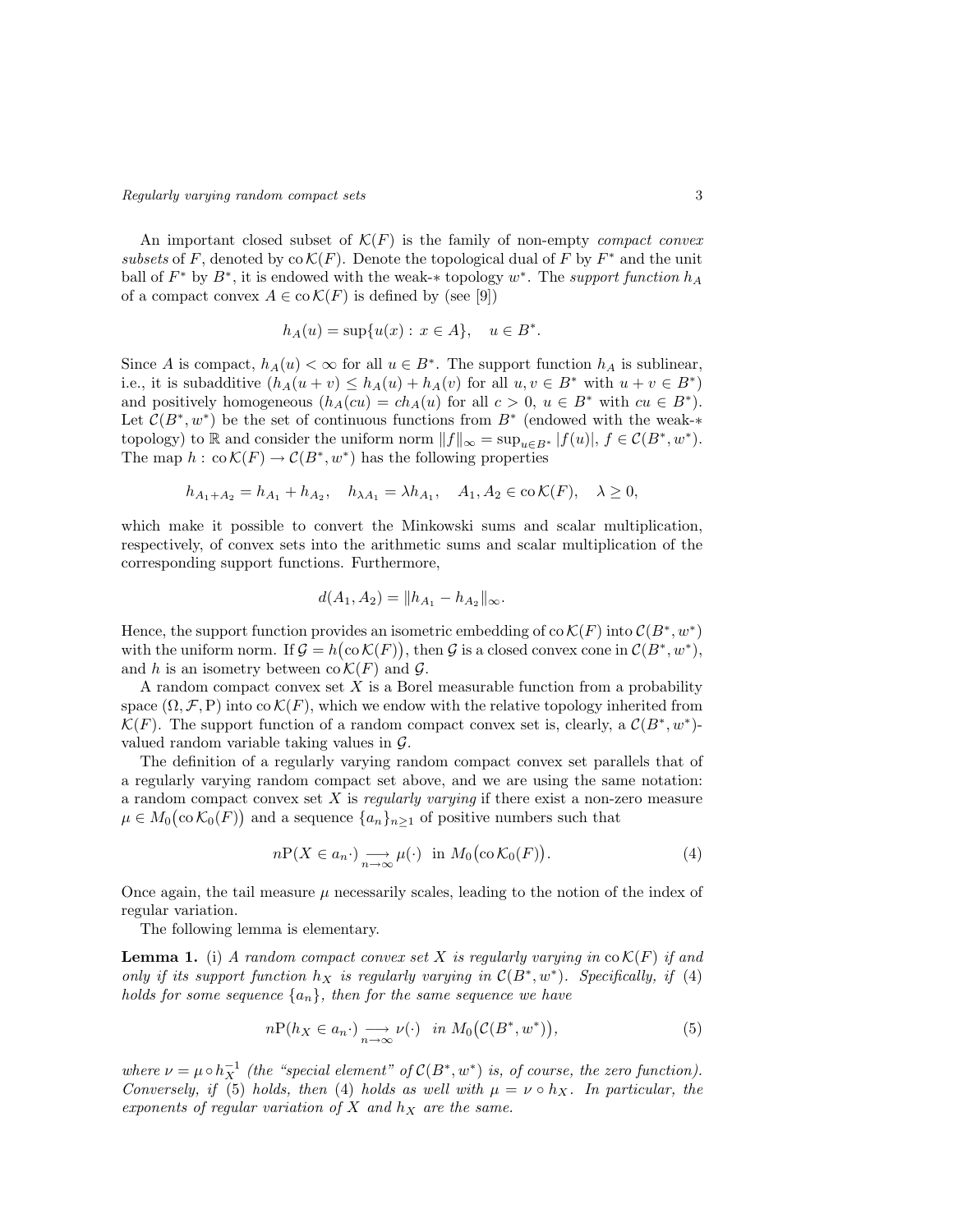(ii) If a random compact set X is regularly varying in  $\mathcal{K}(F)$  then its convex hull co X is a random compact convex set, that is regularly varying in  $\text{co } \mathcal{K}(F)$ . Specifically, if (2) holds, then so does (4), with the tail measure replaced by the image of the tail measure from (2) under the map  $A \mapsto \text{co } A$  from  $\mathcal{K}(F)$  to  $\text{co } \mathcal{K}(F)$ . In particular, X and co X have the same exponents of regular variation.

Proof. Since isometry implies continuity, the support function is homogeneous of order 1, and assigns to the "special set"  $\{0\}$  the "special element", the zero function, the statement of part (i) of the lemma follows from the mapping theorem (Theorem 2.5 in [5]). For part (ii) note that the map  $A \mapsto \text{co } A$  from  $\mathcal{K}(F)$  to  $\text{co } \mathcal{K}(F)$  is a contraction in the Hausdorff distance, hence is continuous. It is also homogeneous of order 1. Since the "special set"  $\{0\}$  is already convex, the statement follows once again from the mapping theorem.

For compact convex sets in  $\mathbb{R}^d$ , the intrinsic volumes  $V_j$ ,  $j = 0, \ldots, d$ , play an important role. They can be introduced by means of the Steiner formula, see [9], Appendix F. In particular,  $V_d$  is the volume,  $V_{d-1}$  is half of the surface area,  $V_1$  is a multiple of the mean width and  $V_0 = 1$  is the Euler-Poincaré characteristic.

**Corollary 1.** Let  $X$  be a random compact convex set which is regularly varying in co  $\mathcal{K}(\mathbb{R}^d)$  with index  $\alpha > 0$  and tail measure  $\mu$ . Then for  $j \in \{1, \ldots, d\}$ ,  $V_j(X)$  is a regularly varying non-negative random variable with index  $\alpha/j$  and tail measure  $\nu_j =$  $\mu \circ V_j^{-1}.$ 

*Proof.* Since  $V_j$  is continuous, homogeneous of order j and  $V_j(A_0) = 0$ , the continuous mapping theorem (Theorem 2.5 in [5]) yields that  $V_j(X)$  is regularly varying with tail measure  $\nu_j = \mu \circ V_j^{-1}$ . Moreover,  $\nu_j(\lambda \mathcal{U}) = \mu(V_j^{-1}(\lambda \mathcal{U})) = \mu(\lambda^{1/j} V_j^{-1}(\mathcal{U})) =$  $\lambda^{-\alpha/j} \nu_j(\mathcal{U})$  for any measurable subset  $\mathcal{U}$  of  $\mathbb{R}^+$ .

Organization of the paper. In Section 2 we consider various examples of regularly varying compact random sets. In Section 3 we prove large deviation results for Minkowski sums  $S_n$  of iid regularly varying random compact sets. We allow the random sets to be, generally, non-convex. To the best of our knowledge, such results are not available in the literature; they parallel those proved by A. and S. Nagaev [10, 11, 12] for sums of iid random variables. The price one has to pay for this generality is that the normalizations  $\lambda_n$  of the sums  $S_n$  have to exceed the level n. The situation with milder normalizations is more delicate. It is considered in [8]. Our main result there assumes that the random compact summands  $X_n$  are convex, but we also include partial results in the non-convex case.

## 2. Examples of regularly varying random sets

**Example 1.** (Convex hull of random points.) Let  $k \geq 2$ , and let  $\xi_1, \ldots, \xi_k$  be iid regularly varying F-valued random elements with index  $\alpha > 0$  and tail measure  $\nu$  and let  $X = \text{co}\{\xi_1, \ldots, \xi_k\}$  be their convex hull. The mapping  $g : (z_1, \ldots, z_k) \mapsto \text{co}\{z_1, \ldots, z_k\}$ from  $F^k$  to co  $\mathcal{K}(F)$  is continuous and homogeneous of order 1. Moreover, this mapping sends the zero point in  $F^k$  to the "special element"  $A_0$  of  $\mathcal{K}(F)$ . Since the random vector  $\xi = (\xi_1, \ldots, \xi_k)$  is regularly varying in  $F^k$ , the continuous mapping theorem (Theorem 2.5 in [5]) yields that X is regularly varying with index  $\alpha$ , and tail measure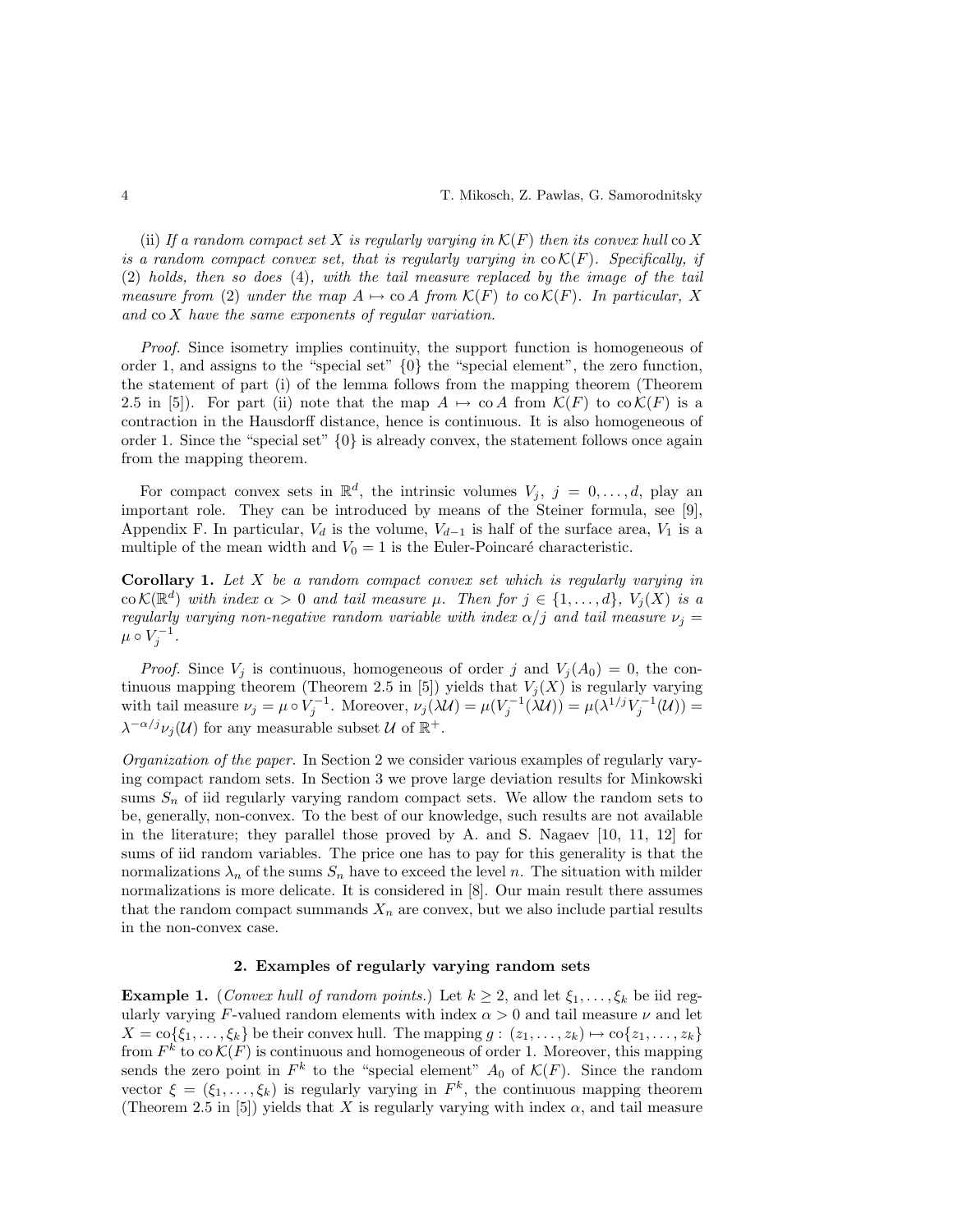$\tilde{\nu} \circ g^{-1}$  (as long as we are using the same sequence  $\{a_n\}$  for each element  $\xi_i$ ). Here

$$
\tilde{\nu} = \sum_{i=1}^{k} \delta_0 \times \cdots \times \delta_0 \times \nu \times \delta_0 \times \cdots \times \delta_0
$$

(with  $\nu$  appearing at the *i*th place) is the tail measure of the vector  $\xi = (\xi_1, \ldots, \xi_k)$ . Clearly, the convex hull of k points, one of which is  $x \in F$ , and the rest are zero points, is the interval  $[0, x] = \{y \in F : y = cx, 0 \le c \le 1\}$ . Therefore, the convex hull X has tail measure  $\mu = k \nu \circ T^{-1}$ , where  $T : F \to \text{co } \mathcal{K}(F)$  is defined by the relation  $T(x) = [0, x].$ 

**Example 2.** (Random zonotopes.) As in the previous example, let  $\xi_1, \ldots, \xi_k$  be iid regularly varying random elements in F with index  $\alpha > 0$  and tail measure  $\nu$ . Starting with the same ingredients, we construct a different convex compact subset of *F*. Consider the Minkowski sum of the random segments,  $X = \sum_{i=1}^{k} [0, \xi_i]$ , a so-called zonotope.

The function  $g: (z_1, \ldots, z_k) \mapsto \sum_{i=1}^k [0, z_i]$  from  $F^k$  to  $\operatorname{co} \mathcal{K}(F)$  is continuous, homogeneous of order 1, and maps the zero point in  $F<sup>k</sup>$  to  $A<sub>0</sub>$ . The same argument as in Example 1 shows that the random zonotope X is regularly varying with index  $\alpha$ , and, if we use the same sequence  $\{a_n\}$  as we used for each element  $\xi_i$ , has tail measure  $\mu = k \nu \circ T^{-1}$ , where  $T : F \to \text{co }\mathcal{K}(F)$  is as above.

Examples 1 and 2 construct different compact sets starting from a finite number of iid regularly varying random points in  $F$ , but the tail measures in the two cases turn out to be the same.

**Example 3.** (*Multiple of a deterministic set.*) Let  $A \subseteq \mathcal{K}(F)$  be a deterministic compact set such that  $||A|| > 0$  and let R be a regularly varying random variable with index  $\alpha > 0$ , satisfying the tail balance condition

$$
\frac{P(R > x)}{P(|R| > x)} \xrightarrow{x \to \infty} p \text{ and } \frac{P(R \le -x)}{P(|R| > x)} \xrightarrow{x \to \infty} q.
$$

Then the mapping  $g: z \mapsto zA$  from  $\mathbb R$  to  $\mathcal K(F)$  is continuous and homogeneous of order 1, and it maps the origin in  $\mathbb R$  into  $A_0$ . Therefore,  $X = RA$  is regularly varying with index  $\alpha$ . Recall that the tail measure of R has density  $(p1_{\{x>0\}}+q1_{\{x<0\}})|x|^{-(1+\alpha)}$ with respect to Lebesgue measure on R. Using the sequence  $\{a_n\}$  that defines the above tail measure on  $\mathbb{R}$ , we see that the tail measure  $\mu$  of X can be written as

$$
\mu(\mathcal{U}) = \int_0^\infty x^{-(1+\alpha)} \big( p \mathbf{1}_{\{xA \in \mathcal{U}\}} + q \mathbf{1}_{\{-xA \in \mathcal{U}\}} \big) \, \mathrm{d}x.
$$

Example 4. (Stable random compact convex set.) A random compact convex set X has an  $\alpha$ -stable distribution,  $\alpha \in (0, 2)$ , if for any  $a, b > 0$  there are compact convex sets C and D such that

$$
aX_1 + bX_2 + C \stackrel{d}{=} (a^{\alpha} + b^{\alpha})^{1/\alpha} X + D,
$$

where  $X_1, X_2$  are independent copies of X; see [4] and [9], Section 2.3. By Theorem 2.2.14 in [9], the support function of an  $\alpha$ -stable random compact convex set X is itself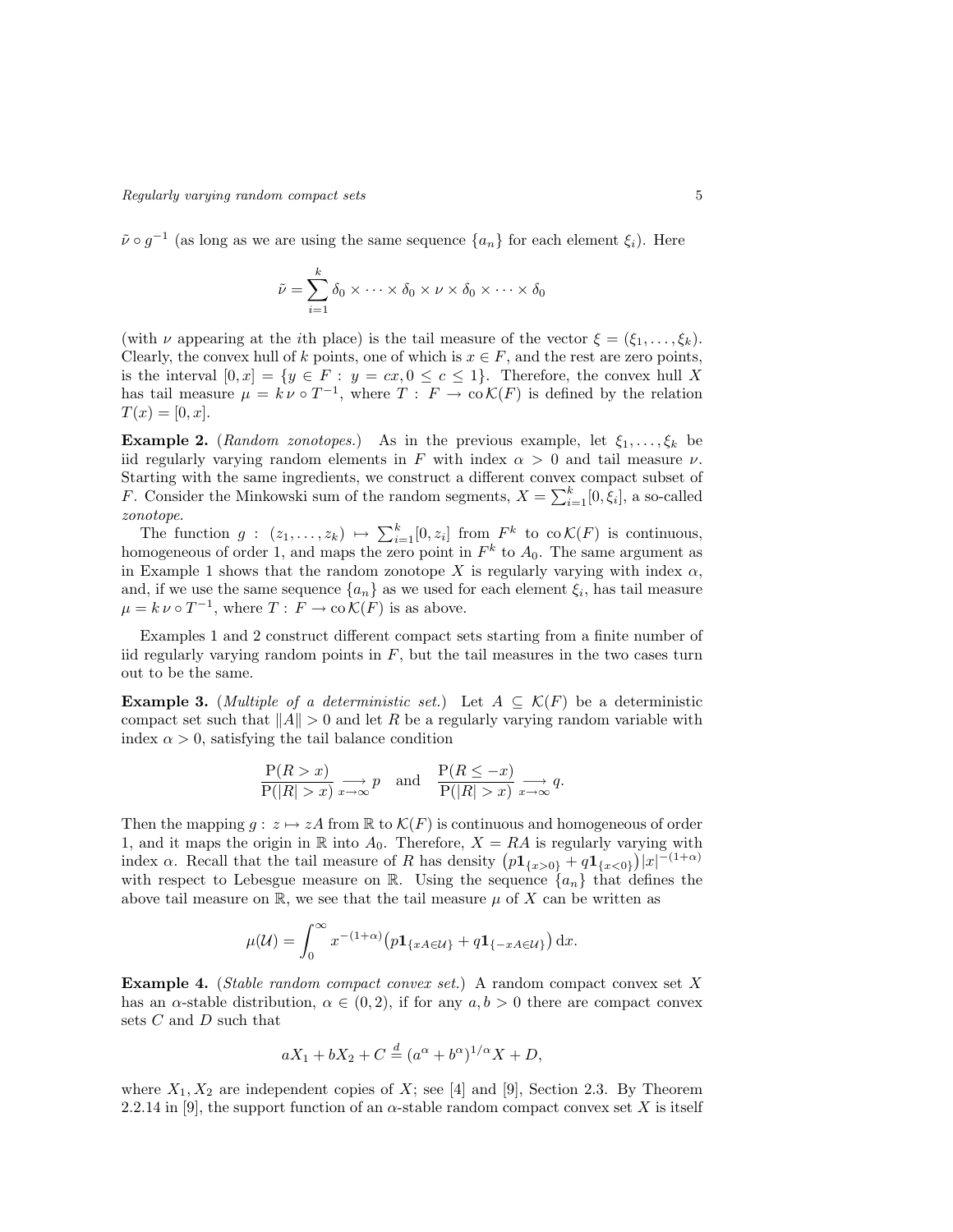an  $\alpha$ -stable random vector in  $\mathcal{C}(B^*, w^*)$ , hence is regularly varying in that space (see e.g.  $[7]$ . By Lemma 1, X is a regularly varying random compact convex set.

It follows from [4] that an  $\alpha$ -stable random compact convex set for  $\alpha \in [1, 2)$  must be of the form  $X = K + \xi$ , where  $\xi \in F$  is an  $\alpha$ -stable random element and  $K \in \text{co }\mathcal{K}(F)$ is deterministic.

#### 3. A large deviation result for general random compact sets

In this section we consider an iid sequence  $\{X_n\}_{n>1}$  of random compact sets which are not necessarily convex. We introduce the sequence of the corresponding Minkowski partial sums  $S_n = X_1 + \cdots + X_n$ ,  $n \geq 1$ . Next we formulate our main result on the large deviations in this situation.

**Theorem 1.** Let  $\{X_n\}_{n\geq 1}$  be an iid sequence of random compact sets which are regularly varying with index  $\alpha$  and tail measure  $\mu \in M_0(\mathcal{K}_0(F))$ . Let  $\{a_n\}_{n\geq 1}$  be the normalizing sequence in (2). Consider a sequence  $\lambda_n \nearrow \infty$  such that

(i) 
$$
\lambda_n/a_n \longrightarrow_{n \to \infty} \infty
$$
 if  $\alpha < 1$ ,

(ii) 
$$
\lambda_n/n \longrightarrow_{n \to \infty} \infty
$$
,  $\lambda_n/a_n \longrightarrow_{n \to \infty} \infty$ ,  $\frac{n}{\lambda_n} \mathbb{E} ||X_1|| \mathbf{1}_{\{|X_1| \leq \lambda_n\}} \longrightarrow_{n \to \infty} 0$  if  $\alpha = 1$ ,

(iii) 
$$
\lambda_n/n \longrightarrow_{n \to \infty} \infty
$$
 if  $\alpha > 1$ .

Then, with  $\gamma_n = [n P(||X_1|| > \lambda_n)]^{-1}$ ,

$$
\gamma_n \, P(S_n \in \lambda_n \cdot) \underset{n \to \infty}{\longrightarrow} \mu(\cdot) \quad in \quad M_0(\mathcal{K}_0(F)).
$$

Proof. First observe that our assumptions and an appeal to [14], Theorem 4.13, yield that

$$
\lambda_n^{-1}(\|X_1\| + \dots + \|X_n\|) \xrightarrow[n \to \infty]{\mathbf{P}} 0. \tag{6}
$$

Let  $U \subseteq \mathcal{K}_0(F)$  be a  $\mu$ -continuity set  $(\mu(\partial U) = 0)$ , bounded away from  $A_0$ . We have to prove that  $\gamma_n P(S_n \in \lambda_n \mathcal{U}) \longrightarrow_{n \to \infty} \mu(\mathcal{U})$ . Following [6], Lemma 2.1, we start with an upper bound. For any  $\varepsilon > 0$ ,

$$
P(S_n \in \lambda_n \mathcal{U}) = P(S_n \in \lambda_n \mathcal{U}, \bigcup_{i=1}^n \{X_i \in \lambda_n \mathcal{U}^{\varepsilon}\}) + P(S_n \in \lambda_n \mathcal{U}, \bigcap_{i=1}^n \{X_i \notin \lambda_n \mathcal{U}^{\varepsilon}\})
$$
  
\n
$$
\leq n P(X_1 \in \lambda_n \mathcal{U}^{\varepsilon}) + P(\bigcap_{i=1}^n \{d(S_n, X_i) > \varepsilon \lambda_n\})
$$
  
\n
$$
= I_1 + I_2.
$$

Relation (3) implies that

$$
\frac{\mathbf{P}(X_1 \in \lambda_n \cdot)}{\mathbf{P}(\|X_1\| > \lambda_n)} \underset{n \to \infty}{\longrightarrow} \mu(\cdot) \quad \text{in} \quad M_0(\mathcal{K}_0(F)).
$$

Consequently,  $\gamma_n I_1 \longrightarrow_{\infty} \mu(\mathcal{U}^{\varepsilon})$  whenever  $\mathcal{U}^{\varepsilon}$  is a  $\mu$ -continuity set. Since  $\mu(\partial \mathcal{U}) = 0$ , we have  $\lim_{\varepsilon\searrow0}\mu(\mathcal{U}^{\varepsilon})=\mu(\mathcal{U}).$  Next we show that, for every  $\varepsilon>0$ ,  $\gamma_n I_2 \longrightarrow 0$ . We consider the following disjoint partition of  $\Omega$  for  $\delta > 0$ :

$$
B_1 = \bigcup_{1 \le i < j \le n} \{ \|X_i\| > \delta \lambda_n, \|X_j\| > \delta \lambda_n \},
$$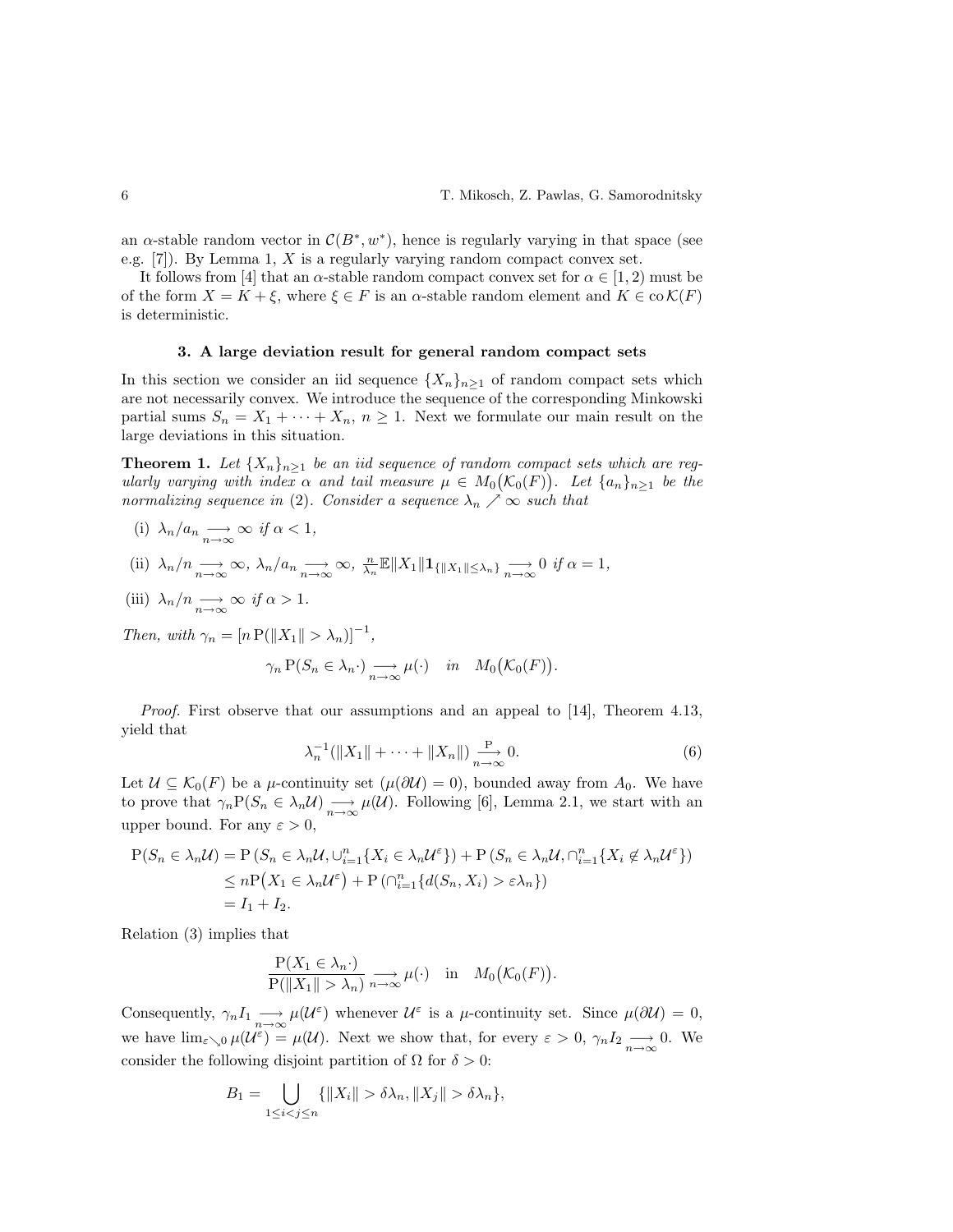Regularly varying random compact sets 7

$$
B_2 = \bigcup_{i=1}^n \{ \|X_i\| > \delta \lambda_n, \|X_j\| \le \delta \lambda_n, j \ne i, j = 1, ..., n \},
$$
  

$$
B_3 = \left\{ \max_{i=1,...,n} \|X_i\| \le \delta \lambda_n \right\}.
$$

By regular variation of  $X_1$  and definition of  $\gamma_n$ , we have  $\gamma_n P(B_1) \longrightarrow_{n \to \infty} 0$ . As regards  $B_2$ , from (1) we get  $d(S_n, X_n) \leq ||S_{n-1}||$  and accordingly,

$$
P\left(\bigcap_{i=1}^{n} \{d(S_n, X_i) > \varepsilon \lambda_n\} \cap B_2\right)
$$
  
= 
$$
\sum_{k=1}^{n} P\left(\bigcap_{i=1}^{n} \{d(S_n, X_i) > \varepsilon \lambda_n\} \cap \{\|X_k\| > \delta \lambda_n, \|X_j\| \le \delta \lambda_n, j \ne k, j = 1, ..., n\}\right)
$$
  

$$
\le \sum_{k=1}^{n} P\left(d(S_n, X_k) > \varepsilon \lambda_n, \|X_k\| > \delta \lambda_n\right)
$$
  

$$
\le P\left(\|S_{n-1}\| > \varepsilon \lambda_n\right) \left[nP(\|X_1\| > \delta \lambda_n)\right].
$$

Since  $X_1$  is regularly varying and  $\lambda_n^{-1} ||S_n|| \frac{P}{n \to \infty} 0$ ,

$$
\gamma_n n \mathcal{P}(\|X_1\| > \delta \lambda_n)\mathcal{P}(\|S_{n-1}\| > \varepsilon \lambda_n) \underset{n \to \infty}{\longrightarrow} 0.
$$

For  $B_3$ , using again (1), we have

$$
P\left(\bigcap_{i=1}^{n} \{d(S_n, X_i) > \varepsilon \lambda_n\} \cap B_3\right) \le P\left(\|S_{n-1}\| > \varepsilon \lambda_n, \max_{i=1,\dots,n-1} \|X_i\| \le \delta \lambda_n\right)
$$
  
\n
$$
\le P\left(\Big\|\sum_{i=1}^{n-1} X_i \mathbf{1}_{\{\|X_i\| \le \delta \lambda_n\}}\Big\| > \varepsilon \lambda_n\right) \le P\left(\sum_{i=1}^{n-1} \|X_i\| \mathbf{1}_{\{\|X_i\| \le \delta \lambda_n\}} > \varepsilon \lambda_n\right)
$$
  
\n
$$
\le P\left(\sum_{i=1}^{n-1} \left(\|X_i\| \mathbf{1}_{\{\|X_i\| \le \delta \lambda_n\}} - \mathbb{E}\|X_i\| \mathbf{1}_{\{\|X_i\| \le \delta \lambda_n\}}\right) > \varepsilon \lambda_n - (n-1)\mathbb{E}\|X_1\| \mathbf{1}_{\{\|X_1\| \le \delta \lambda_n\}}\right)
$$

By the Karamata theorem [1], for  $\alpha < 1$ ,

$$
\mathbb{E}\|X_1\|\mathbf{1}_{\{\|X_1\|\leq \delta\lambda_n\}} = \int_0^{\delta\lambda_n} \mathbb{P}(\|X_1\| > x) \, \mathrm{d}x \sim \frac{\delta\lambda_n}{1-\alpha} \mathbb{P}(\|X_1\| > \delta\lambda_n).
$$

Therefore,

$$
(n-1)\lambda_n^{-1}\mathbb{E}\|X_1\|\mathbf{1}_{\{\|X_1\|\leq \delta\lambda_n\}} \underset{n\to\infty}{\longrightarrow} 0. \tag{7}
$$

If  $\alpha \geq 1$ , then (7) follows directly from the assumptions on  $\{\lambda_n\}$ . Taking into account (7), it suffices to show that

$$
\gamma_n \mathbf{P} \left( \sum_{i=1}^{n-1} \left( \|X_i\| \mathbf{1}_{\{\|X_i\| \le \delta \lambda_n\}} - \mathbb{E} \|X_i\| \mathbf{1}_{\{\|X_i\| \le \delta \lambda_n\}} \right) > \frac{\varepsilon \lambda_n}{2} \right) \underset{n \to \infty}{\longrightarrow} 0,
$$

which can be accomplished similarly as in the one-dimensional case by an application of the Fuk-Nagaev inequality ([14], p. 78) and the Karamata theorem. We conclude that

$$
\limsup_{n \to \infty} \gamma_n \mathcal{P}(S_n \in \lambda_n \mathcal{U}) \le \mu(\mathcal{U}^{\varepsilon}) \xrightarrow[\varepsilon \searrow 0]{} \mu(\mathcal{U})
$$

.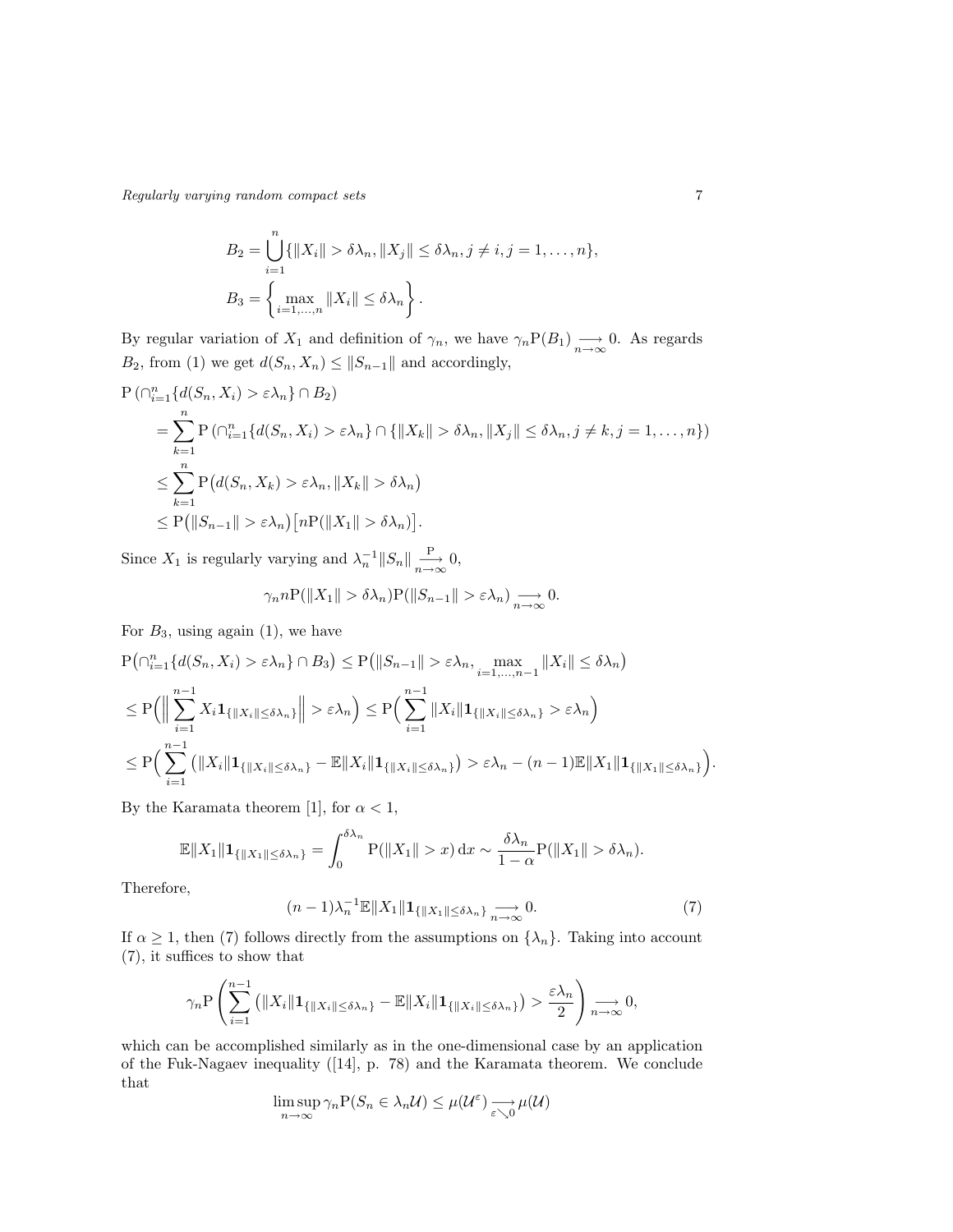for any  $\mu$ -continuity set U bounded away from  $A_0$ .

To prove the corresponding lower bound, we consider a  $\mu$ -continuity set  $\mathcal{U} \subseteq \mathcal{K}_0(F)$ bounded away from  $A_0$  with non-empty interior int U. Introduce the set  $U^{-\varepsilon}$  =  $((\mathcal{U}^c)^{\varepsilon})^c$ , where  $\mathcal{U}^c$  denotes the complement of  $\mathcal{U}$ . It is a non-empty  $\mu$ -continuity set for a sequence of  $\varepsilon > 0$  converging to zero. Notice that  $(\mathcal{U}^{-\varepsilon})^{\varepsilon} \subseteq \mathcal{U}$ . Then

$$
P(S_n \in \lambda_n \mathcal{U}) \ge P(S_n \in \lambda_n \mathcal{U}, \cup_{i=1}^n \{X_i \in \lambda_n \mathcal{U}^{-\varepsilon}\})
$$
  
\n
$$
\ge P(\cup_{i=1}^n \{d(S_n, X_i) < \varepsilon \lambda_n, X_i \in \lambda_n \mathcal{U}^{-\varepsilon}\})
$$
  
\n
$$
\ge n P(X_1 \in \lambda_n \mathcal{U}^{-\varepsilon}) P(\|S_{n-1}\| < \varepsilon \lambda_n) - \frac{n(n-1)}{2} \left[ P(X_1 \in \lambda_n \mathcal{U}^{-\varepsilon}) \right]^2.
$$

Since  $\lambda_n^{-1} || S_{n-1} || \xrightarrow[n \to \infty]{} 0$  and  $\mathcal U$  is a  $\mu$ -continuity set,

$$
\liminf_{n \to \infty} \gamma_n \mathcal{P}(S_n \in \lambda_n \mathcal{U}) \ge \lim_{n \to \infty} \left( \frac{\mathcal{P}(X_1 \in \lambda_n \mathcal{U}^{-\varepsilon})}{\mathcal{P}(\|X_1\| > \lambda_n)} - \frac{n-1}{2n\gamma_n} \frac{\left[\mathcal{P}(X_1 \in \lambda_n \mathcal{U}^{-\varepsilon})\right]^2}{\left[\mathcal{P}(\|X_1\| > \lambda_n)\right]^2} \right)
$$

$$
= \mu(\mathcal{U}^{-\varepsilon}) \xrightarrow[\varepsilon \to 0]{} \mu(\mathcal{U}).
$$

This completes the proof.

From Theorem 1 we get by the continuous mapping theorem (Theorem 2.5 in [5]) the following corollary concerning large deviations of the intrinsic volumes of random compact convex sets.

**Corollary 2.** Let  $\{X_n\}_{n\geq 1}$  be an iid sequence of random compact convex sets which are regularly varying with index  $\alpha$  and tail measure  $\mu \in M_0(\text{co } \mathcal{K}_0(\mathbb{R}^d))$ . Under the same assumptions on the sequence  $\{\lambda_n\}$  as in Theorem 1, we have

$$
\frac{\mathbf{P}(V_j(S_n)/\lambda_n^j \in \cdot)}{n \mathbf{P}(\|X_1\| > \lambda_n)} \underset{n \to \infty}{\longrightarrow} \mu \circ V_j^{-1}(\cdot) \quad in \quad M_0(\mathbb{R}), \quad j = 1, \dots, d.
$$

**Remark 1.** For  $j = 1$  we can also use the relation  $V_1(X_1 + \cdots + X_n) = V_1(X_1) +$  $\cdots + V_1(X_n)$ , Corollary 1 and large deviations results for sums of iid random variables [10, 11] in order to obtain large deviations result for  $V_1(S_n)$ . However, for  $j > 1$  similar results are not straightforward.

The assumptions of Theorem 1 imposed on the normalizing sequence  $\{\lambda_n\}$  ensure that (6) holds, in particular,  $\lambda_n/n \longrightarrow_{n \to \infty} \infty$ . If  $\alpha > 1$ , this is a rather strong assumption. In [8] we show that this condition can be weakened significantly if it is possible to introduce the notion of expectation of  $S_n$ . In particular, we will assume that the iid sequence  $\{X_n\}$  consists of iid random convex compact sets which are regularly varying with index  $\alpha \geq 1$  and  $\mathbb{E} \|X_1\| < \infty$ .

A personal remark of Thomas Mikosch. When I was a student of Valentin V. Petrov in the beginning of the 1980s I got familiar with large deviations by reading his monograph  $[13]$ . I remember the excitement when I read his proof of Cramér's theorem for sequences of independent variables: it is an example of extraordinary mathematical elegance and beauty. It was also then that I started getting interested in